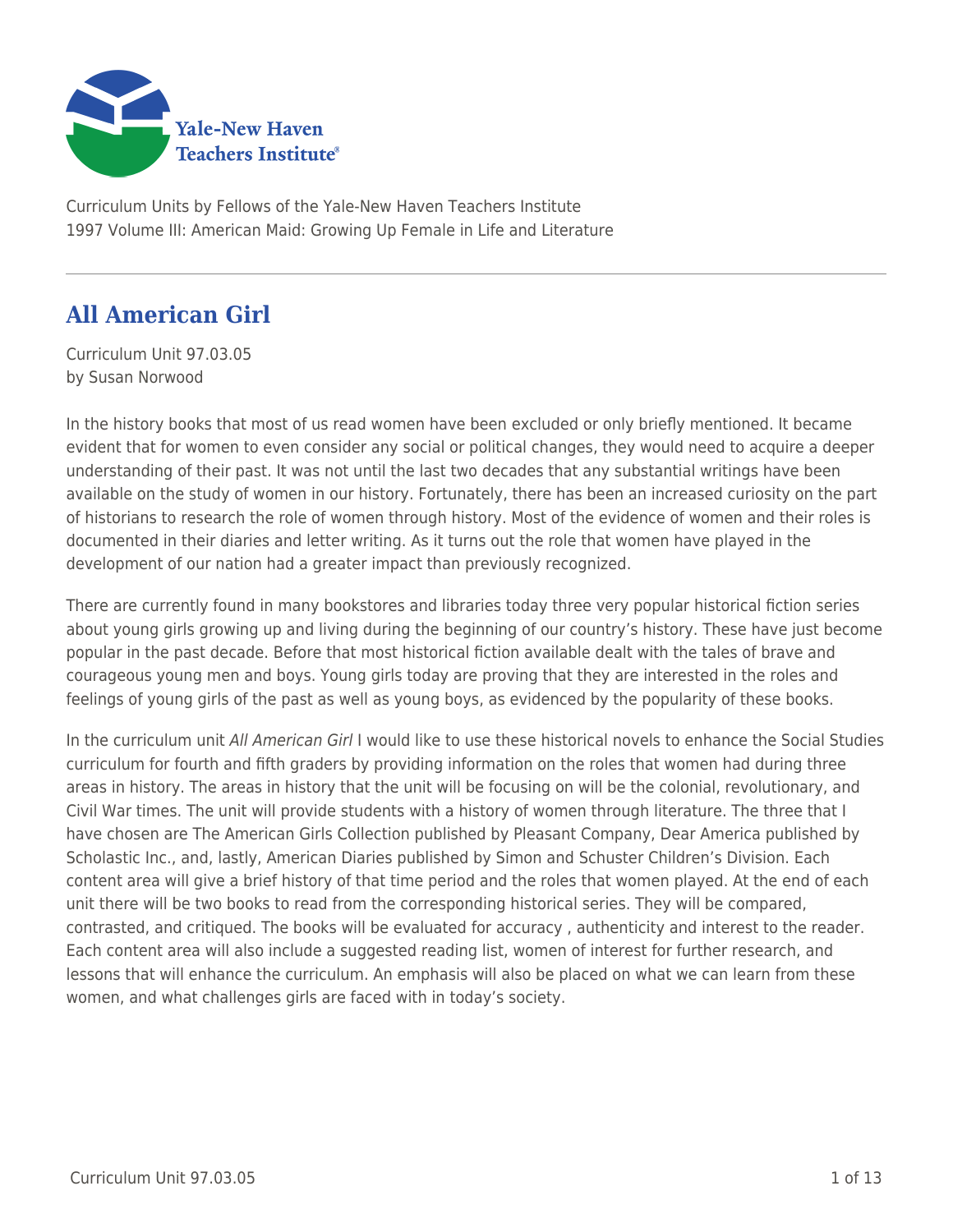### **Colonial American Women 1607-1770**

In the early 1600's men, women, and children began to migrate from Europe to North America. Women as well as men came to seek religious freedom and for economic reasons.

In 1620 the Mayflower embarked on a voyage to start a new colony in Northern Virginia. The Mayflower landed in New England and anchored off the coast of Cape Cod on November 11, 1620. Rather than continue on to Virginia the colonists decided to stay and settle near Plymouth harbor. The Pilgrims (homeless travelers), as they were known, suffered greatly that winter with almost half of them dying. There were a hundred people on board the Mayflower and eleven of them were girls. Their ages ranged from one year to about sixteen. The Pilgrims' concern was that women and girls would not survive the long sea voyage. As it turns out none of the girls died, while two others, a man and a boy, did.

Most of the girls on the Mayflower came with their families, and others were sent because their families could no longer care for them. The first women to come on shore were sent because laundry needed to be done. When the colonists arrived they were faced with many hardships and challenges. They had to quickly accustom themselves to a new and different way of life. Most survived only with the aid of Native Americans, who taught the colonists how to cope in their new environment.

Most women continued to come to America because they wanted the opportunity for a better life. In the Virginia colonies women arrived in 1619 , after the threat of Indian attack and starvation was over. They came to marry the male settlers who had arrived some years earlier. Some were indentured servants and many of these were children.

Most of the colonial women received very little education . The colonial girls who were servants in other families were given the opportunity to learn how to read in exchange for their work. The majority of girls were taught by their mothers while they learned household skills. In the later colonial period, girls who were from an upper class or if they happened to lived near an "adventure school," did get some schooling. At these schools girls would take lessons in needle work, music ,dancing , drawing and painting. The better the penmanship the more accomplished the girl was thought to be. Social skills were taught by attending teas, country dances, and music lessons. Although literacy increased with some girls, it was still far behind literacy among boys.

The father in colonial families represented them outside the home. The father filled the family's obligation to the community and cast their vote in elections. Men controlled the finances and supervised all household affairs. The male would refer to other family members as "my family", and the woman of the household whose place was not equal to her spouse's in family affairs would refer to the family as "our family". The woman's role with her family was a private one compared to her spouse's public role. Women were expected to attend the hearth and find happiness there.

At home women were responsible for the preparation and processing of food. Women also took care of the dairying, feeding of animals, gardening ,brewing of cider and beer, slaughtering of animals and the smoking the meat. They were also the candle makers and soap makers. The women sewed their own clothes and quilted blankets. Quilt blocks were given specific names that dealt with the aspects of everyday life. Some influences in the naming of these blocks were trades, nature, religion, and dance, hence the names Anvil, Ocean Wave, Jacob's Ladder and Eight Hand Round. Women in the urban areas did more spinning of yarn than those in the rural areas who had more responsibility. The men's work cycle was considered a yearly one while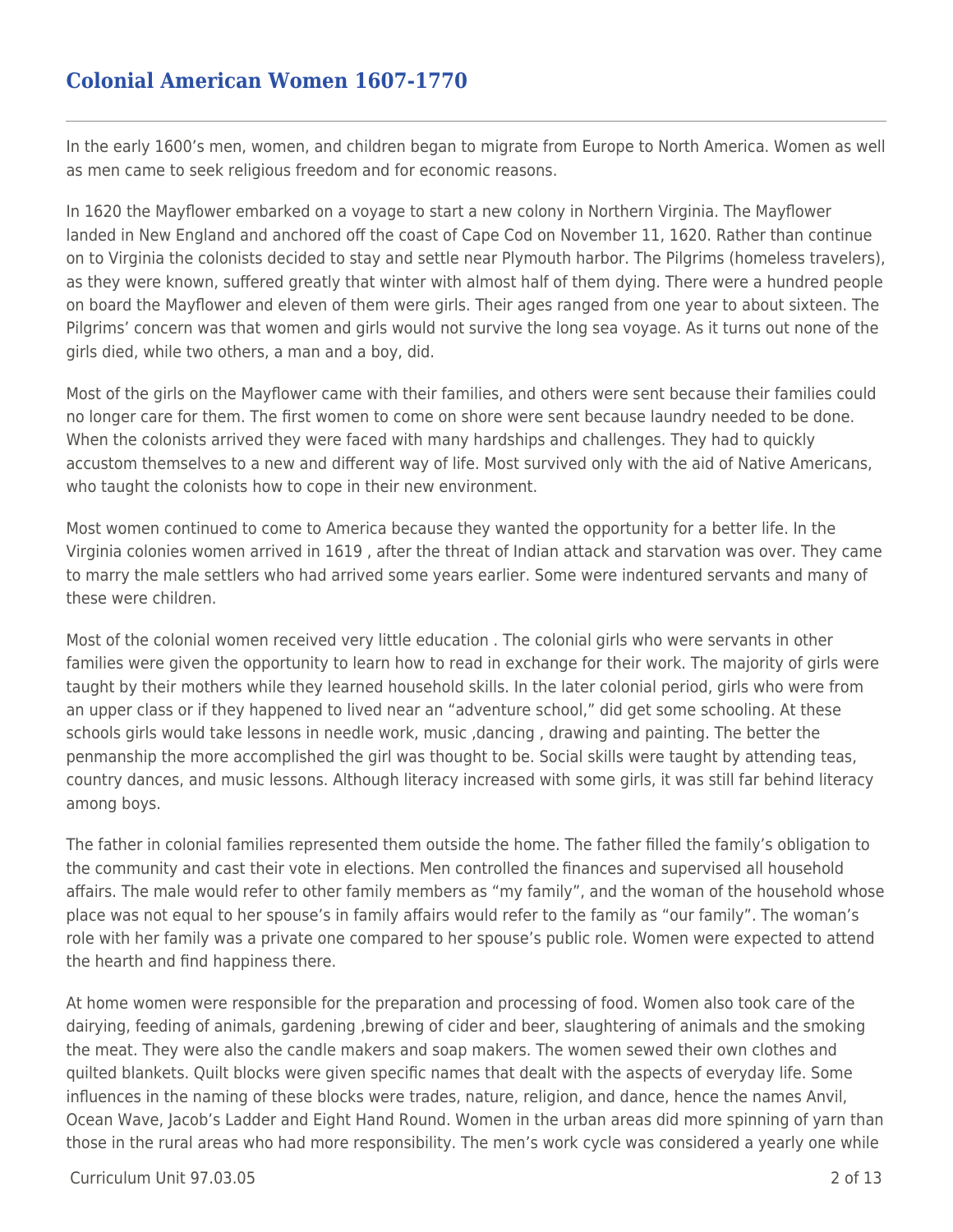the women's was daily.

The women of colonial times were usually pregnant and caring for their young children. The second generation of colonial women had an average of about eight children. Childbirth was a fearful time for them. Death was an issue not to be dismissed with each birth. Childbirth was a communal affair attended by midwives and neighboring women.

Religion played an important role in the lives of women during the colonial period. Reading the bible was a daily practice and most colonial communities were religiously based. Although by the end of the colonial period girls were able to choose their husbands rather than have prearranged marriages, getting married was a major concern of colonial young women. Marriageable age was between seventeen and twenty-five years. If a young girl did not marry, it was probably because she was needed at home to care for a sick family member, but most women did eventually marry as was expected by society.

### **Lessons on Colonial America**

#### *Objectives*

- To have the students use the media center to research the following women of colonial times.
- To have the students use the Big 6 ( a research strategy ) to obtain information.
- To have the students learn about colonial times in American history through literature.

#### **Colonial Women of Interest**

Anne Dudley Bradstreet (1612-1672): A poet who portrayed a Puritan view of life. Anne Hutchinson (1591-1643): American religious leader whose religious beliefs were not shared by the Puritans. She started weekly meetings for women to discuss sermons they heard. Pocahontas (1596-1616): A legendary Indian heroine at the English colony on Jamestown, Virginia.

Have the students create a time line depicting when these women appeared in colonial times in relationship to each other.

Have the students write a brief biographical sketch on each of the women listed below.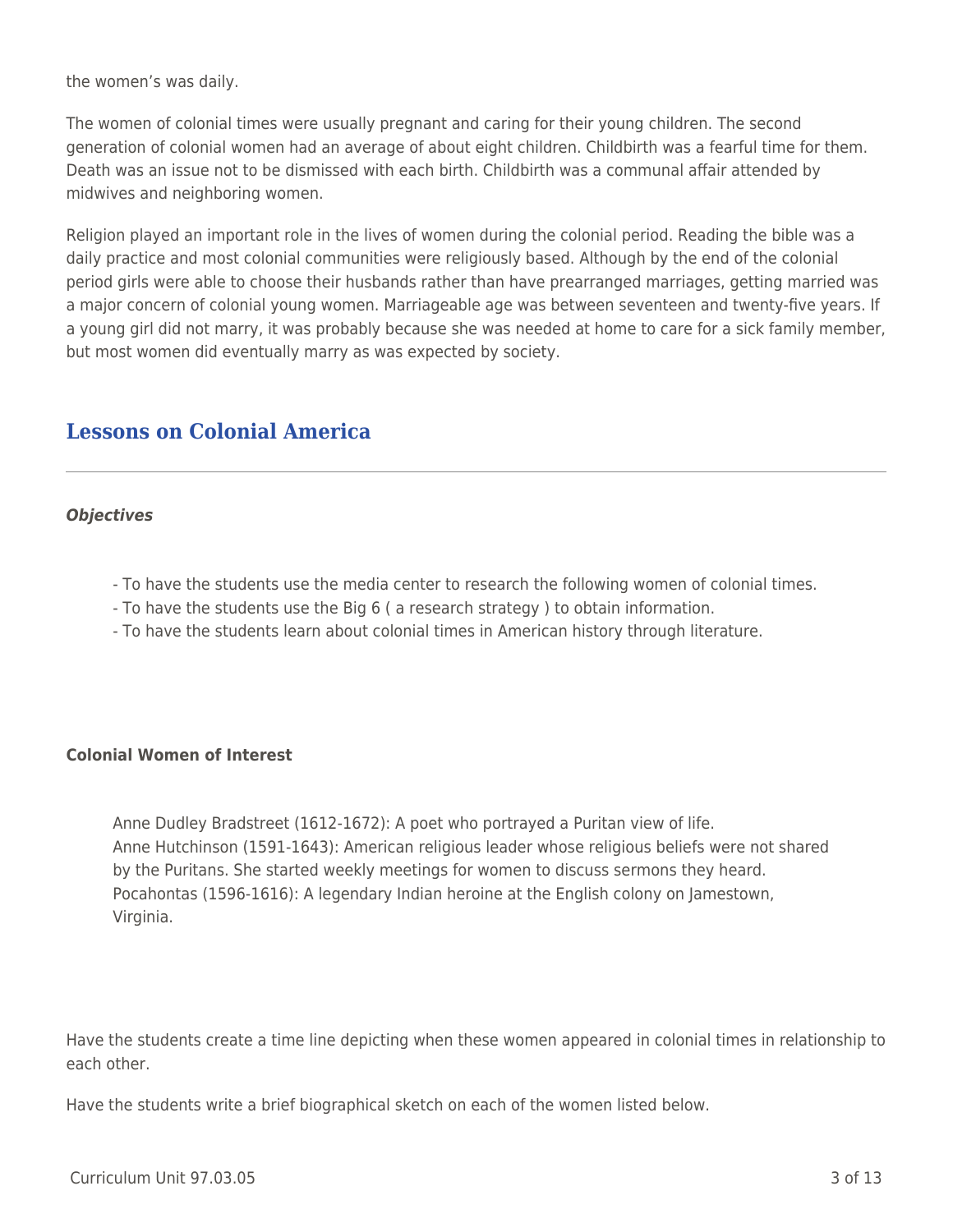#### **Historical Novels on Colonial Times**

Duey, Kathleen. Sarah Anne Hartford- Massachusetts,1651 . American Diaries. This is the story of a young girl who breaks the Sabbath in Puritan New England.

Tripp, Valerie. Changes for Felicity . American Girls Collection. As tensions increase between the Patriots and the loyalists, Felicity is faced with changes in her friendships and family.

#### *Related Questions and Evaluation of Novels*

How do the stories depict the time period of colonialism?

What kind of life did they have?

How does it compare to the life girls live today?

How would you compare the two characters?

State excerpts from the book to describe how they set the time period.

Where in America did the stories take place?

Would you recommend this book to a friend? Why or why not?

Have the students answer the above questions and discuss the novels.

#### **Writing Prompt**

Describe the differences and similarities that Felicity or Sarah would feel if they were living in America today. What do you think they would miss the most and what do you think they would enjoy the most living in America today?

#### **Additional Suggested Reading**

Fritz, Jean. The Cabin Faced West. The story of a young girl who is unhappy after her family moves to the western Pennsylvania territory, until General George Washington comes to visit. Bulla, Clyde Robert. A Lion to Guard Us. The story of three children who sail to America from England, to be reunited with their father who is in Jamestown, Virginia.

Dalgliesh, Alice. The Courage of Sarah Noble . The story of a young girl and her father, together they explore the Connecticut wilderness in 1707.

Clapp, Patricia. Constance: A Story of Early Plymouth . The journal of a young girl who travels from London to colonial America. The story describes the hardships and pleasure found in colonial life.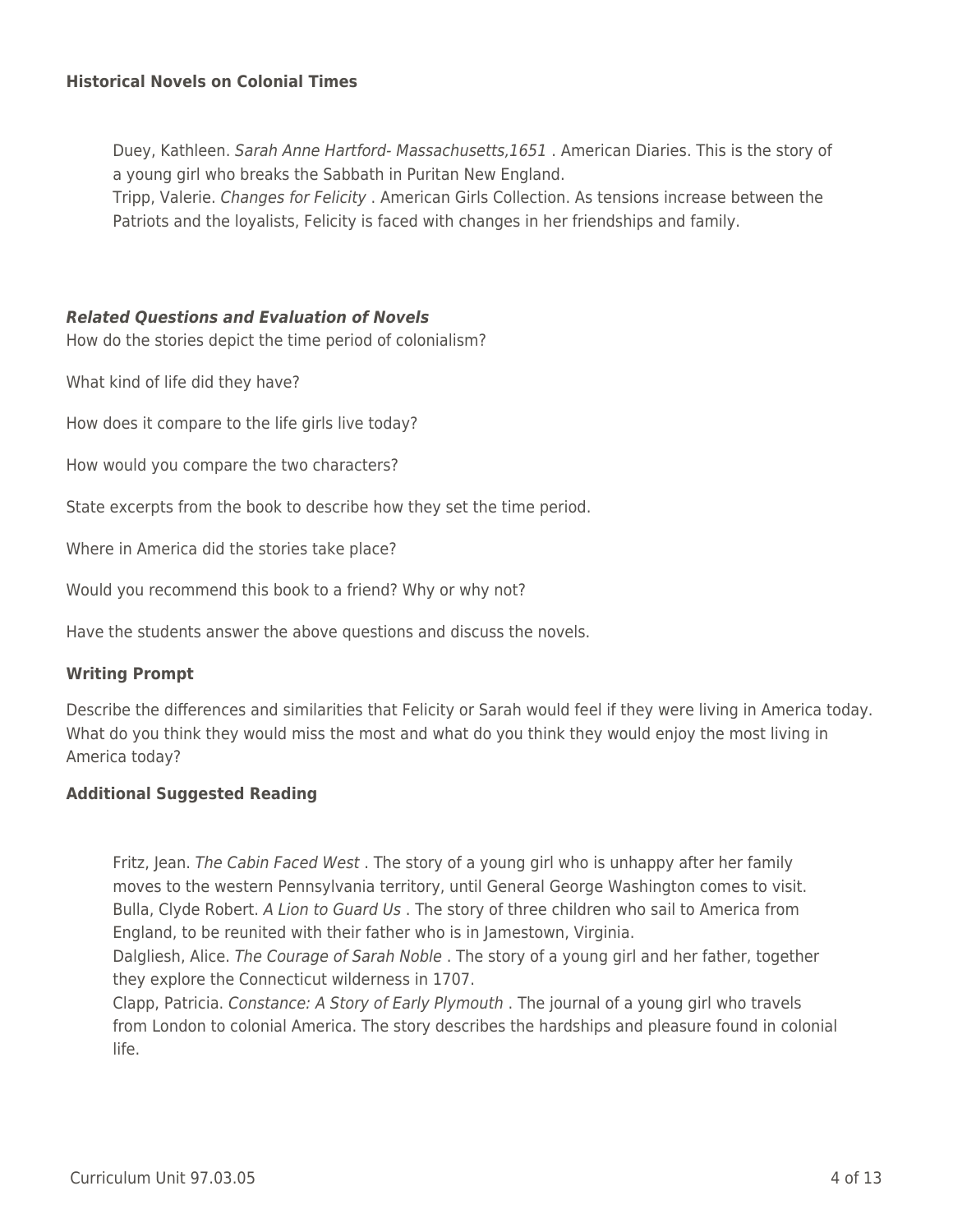### **Field Trip**

New Haven Colony Historical Society

14 Whitney Avenue

New Haven,Connecticut 06510

(203) 562-4189

The New Haven Colony Historical Society offers an educational program to students. Everyday Life in Early New England (Grades K-4) is a hands-on program that uses reproductions of common household goods from the 17th and 18th century to provide students with a sense of what life was like in New Haven during colonial times.

The Home and Textile Industry (Grades 2-Adult) is a program that shows students how to clean, card and spin wool.Women and the American Revolution

By 1760 the letters and diaries that women kept showed what was the beginning of a deep interest in politics. Many women felt it difficult to keep their feelings about the revolution silent. As the conflict with Britain increased, all of the colonists—men, women, and children—became involved.

Women replaced British goods with those made in America. Boycotts of consumer goods were the political exercise of women. Men actually asked their wives for their assistance with boycotts. For the first time women were being included in some political activity, though still on the outside.

City women organized mass spinning bees. In 1769 the Boston Evening Post carried an account of these Spinning Bees on its front page, rather than on the usual back pages. The articles spoke in praise of the women's significant endeavors on behalf of the war effort. The spinning bees were attended by women and they often called themselves Daughters of Liberty. The bees would usually take place at the home of a local minister. They would begin early in the morning, often spending the entire day at their wheels. They were engaged in conversation and drank locally -made herb tea. At night they would give the minister all that they produced. Many times the entire community became involved as spectators who provided them with entertainment and American food. Some bees were even held as competitions for their quality and quantity. The spinning bees were intended to show that American women as well as men, could make a much needed contribution to the struggle against Britain.

By 1783 the war created a generation of women who called themselves "great politicians". Women now read about the progress of the war and wanted just as much as men to be informed of any developments both in America and in Britain.

The political allegiances taking place in the colonies caused many differences in peoples' political views. Friendships and even marriages felt the strain that political views placed on them. These conflicts caused women to take an even more active role in the revolution. Some female activists were known as camp followers as they followed their husbands to war. The work was extremely dangerous and these women became an essential auxiliary to the American army. General Washington's army lacked a support staff so the troops became dependent on the women. They worked as cooks and laundresses. They were a comfort for the men and improved their morale. The women also worked as nurses, (only men were surgeons) doing menial labor. Many women became camp followers because they were unable to support themselves while their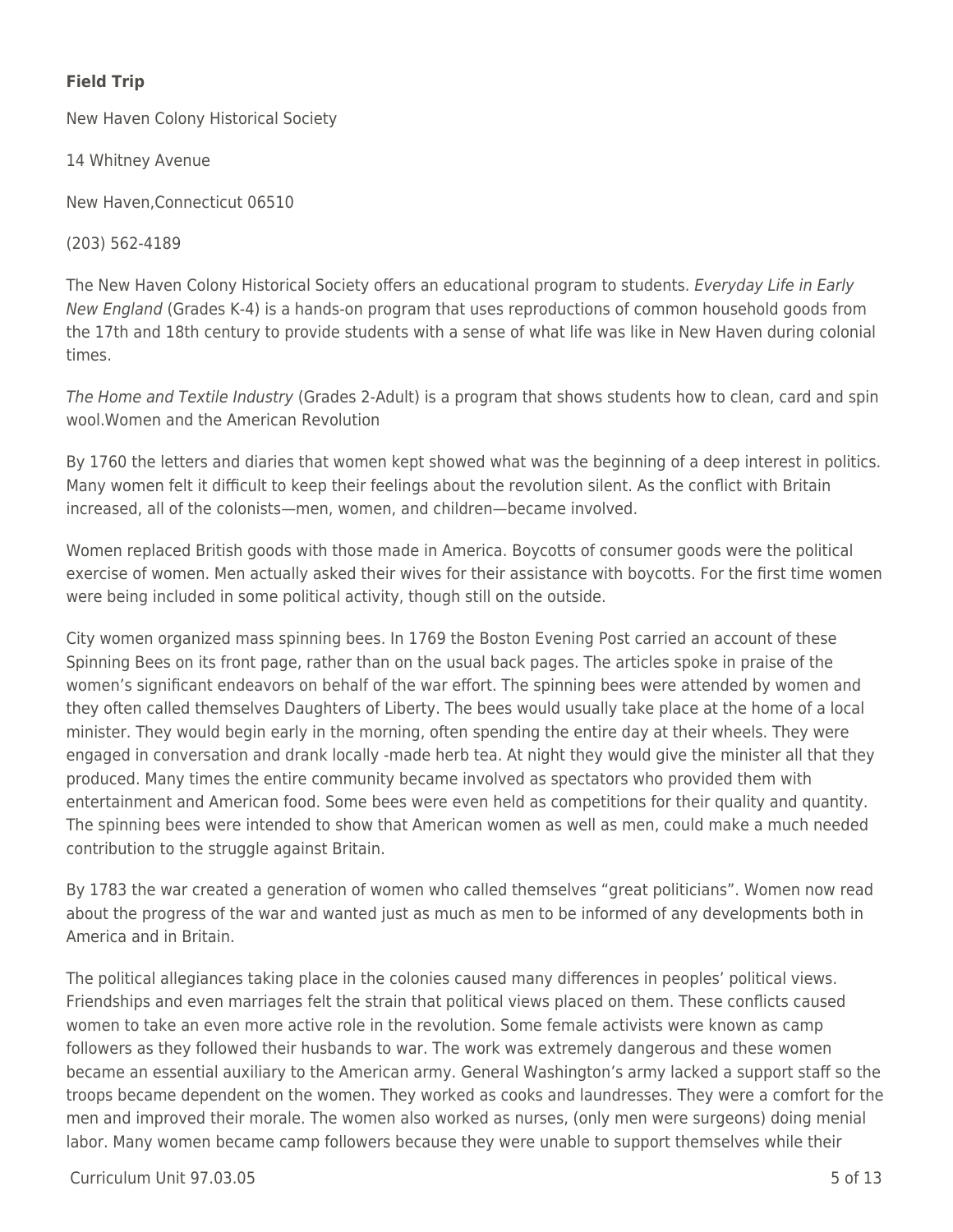husbands were away. Nonetheless, they had a choice.

The Great Awakening, a religious revival movement that started in England and came to America in the 1730's, redefined women's roles and created the idea of republican motherhood. It would be the patriotic duty of women to raise their sons to be virtuous and law abiding citizens . This new responsibility gave women a civic purpose. The Revolution initiated many theories dealing with legitimate government, but women were still excluded from political participation in many of them.

Republican motherhood questioned the lack of women's education and stimulated the founding of the first academies for women. These schools which were usually run by women offered a curriculum equal to men's. Schools offered women the chance to view themselves as a distant gender group. By the 1800's women had begun to organize religious and national groups.

### **Lessons on the Revolutionary War**

#### *Objectives*

-To have the students learn about the Revolutionary War through literature.

-To provide students with reading and research materials on the Revolutionary War and the role that women played during that time period.

#### **Revolutionary Women of Interest**

Abigail Adams (1744-1818): Abigail Adams played an important role in the idea of women's rights and roles in our country.

Eliza Lucas Pinckney (1722-1793): Agriculturist and progressive leader in childhood education. Deborah Sampson (1760-1827): The first known American women to impersonate a man in order join the army and participate in combat.

Phyllis Wheatly (1753-1784 ): A slave whose poetry became widespread, hence becoming America's first Black poet.

Have the students create a timeline depicting when these women appeared in Revolutionary War times.

Have the students write a brief biographical sketch on each of the women previously listed.

Historical Novels on the Revolutionary War

Curriculum Unit 97.03.05 6 of 13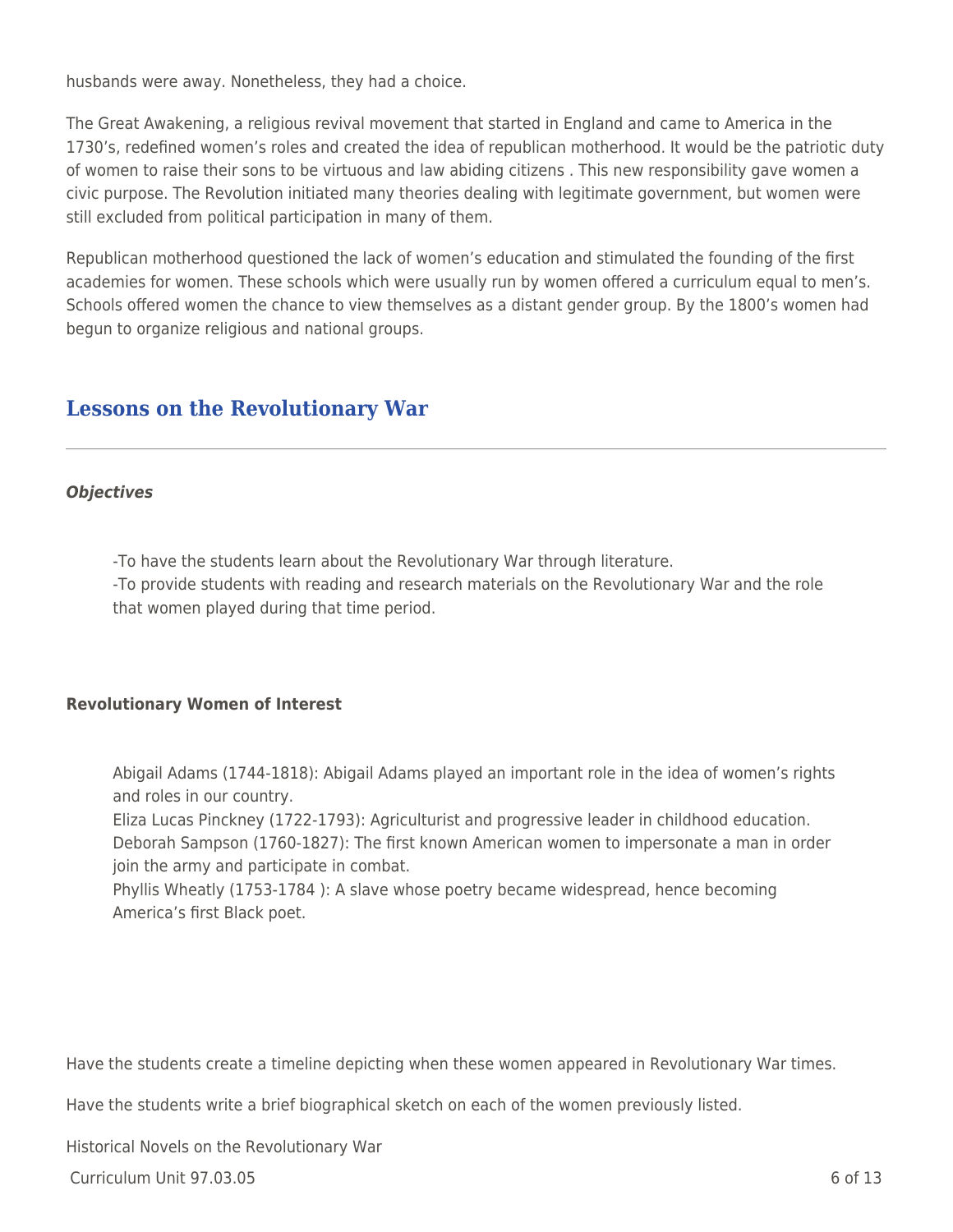Duey, Kathleen. Mary Alice Peale Philadelphia,1977 American Diaries. This is the story of a young girl who helps her wounded brother who has joined General Washington's Continental Army.

Gregory, Kristina. The Winter of Red Snow , The Revolutionary War Diary of Abigail Jane Stewart. Valley Forge, Pennsylvania,1977 . Dear America. This is the story of a young girl living in Valley Forge, while General Washington was there.

#### **Related Questions and Evaluation of Novels**

What were some of the changes that Abigail and Mary felt during the Revolutionary War? How did the war affect their families? What were some of the activities that the girls did during the war? What were the beliefs of the Loyalists? What were the beliefs of the Continental Army? Where did the two stories take place? What similarities did the girls lives have? What were some of the differences in their lives? How were their lives similar to yours? What did you learn about the Revolutionary War by reading these books? Would you recommend either of these books to a friend and why? Have the students answer and discuss the above questions.

#### **Writing Prompt**

Describe a day in the life of Deborah Sampson.

#### **Additional Suggested Reading**

Collier, James Lincoln, and Collier, Christopher . War Comes to Willy Freeman . The story of a 13 year black girl in Connecticut during the Revolutionary War. Brady, Ester Wood. Toliver's Secret . A young girl acts as a patriot spy after her grandfather is injured.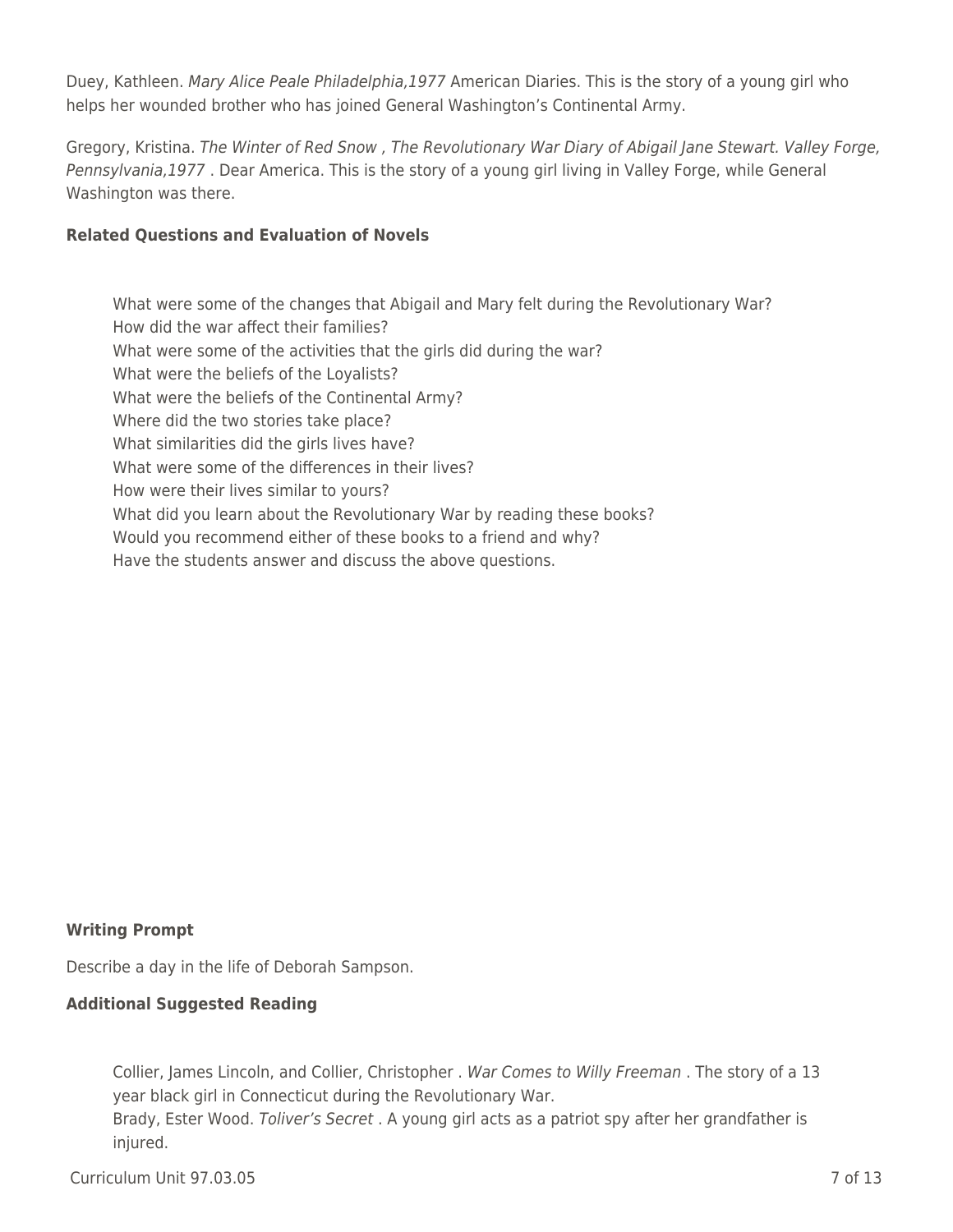O'Dell, Scott. Sarah Bishop . The story of a young girl whose father and brother are killed during the Revolutionary War.

#### **Made in America**

During the Revolutionary war many of the colonists boycotted items made in England. Have the students create a graph depicting where a variety of items they use everyday are made. What effect would a boycott of these goods have on our lives today?

#### **Field Trip**

The New Haven Colony Historical Society

The Pardee-Morris House

325 Light House Road

New Haven, CT. (203) 562-4103

The Pardee-Morris house was built in 1685 and was burned down during the British Invasion of New Haven in 1779. The house a been restored to represent that time period. Classes can be taken to the Pardee-Morris house by contacting the Educational programmer at the New Haven Colonial Historical Society.

The Historical Society also offers a slide presentation on the Revolutionary War.

### **The Civil War and Women 1861-1865**

The Civil War which began in 1861 and ended four years later in 1865, had a profound effect on the women who lived during that time. Black women felt the impact of the war on their family life. While the war would mean greater opportunity for freedom and other opportunities to rejoin relatives in other parts of the south, it also meant that the chance of separation of black families was greater because the Confederate government used male slaves as laborers to support their war effort. Slave women not only lost track of husbands and sons, but had to protect their children from hunger, illness, or even Confederate raiders who might do them harm.

White women were also affected by the war. As was the case during the Revolutionary War, domestic activities took on political meaning, but the seventy-five years since then had given women a lot of experience in how to organize their energies. Two weeks after the war began women formed thousands of aid societies to support the armies with supplies and money. In both the north and south women volunteered as doctors and nurses. Many ran farms, plantations, and businesses while the men were at war. Women in metropolitan areas found work in factories, in teaching and some found employment with the treasury department after men went to war, although the public did not approve of women working with men in the same office. Most women did end up in factories and managed to survive even under very poor conditions. Women with children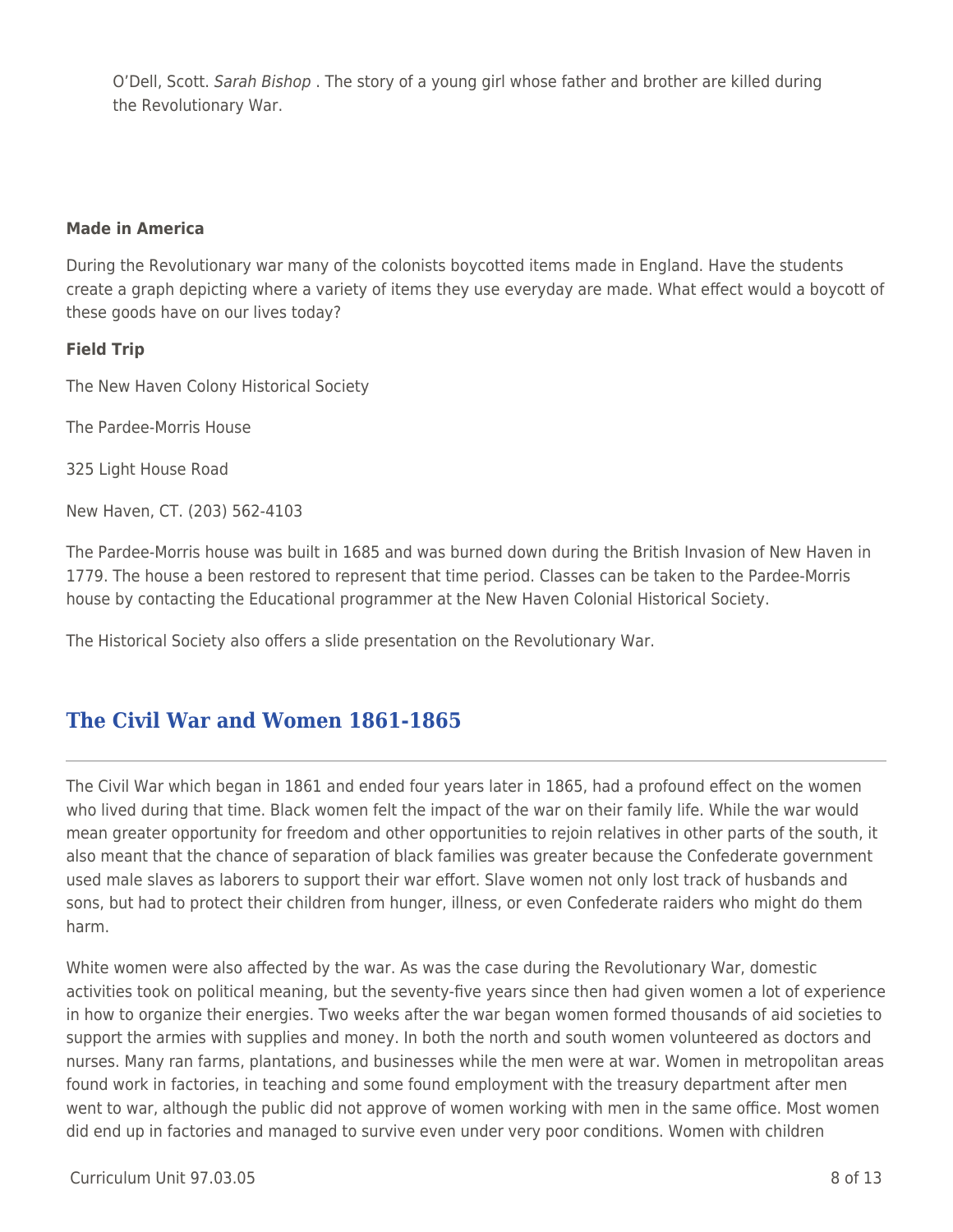generally avoided factories, and instead worked at home doing war-related piece work.

The Civil War created a situation wherein women were able to develop skills of organization that would serve them in public and political activities more than ever before in American history. One example of their efforts in the political arena was the work of the women's rights leaders who organized the Women's National Loyal League to petition the American congress to abolish slavery. By the end of the war they had collected 400,000 signatures. These wartime activities became newsworthy and suggested a shift in gender roles, giving women increased acceptance in the public sphere.

### **Lessons on the Civil War**

#### *Objectives*

-To provide students with reading and research material on the Civil War to create a clearer understanding of the role that women had during that time in history. -To teach students about the Civil War through literature.

#### **Women of Interest during the Civil War**

Susan B. Anthony (1820-1906): A women suffrage leader. Clara Barton (1821-912) :A famous nurse during the Civil War. Sarah Grimke and Angelina Grimke: (1792-1873, 1805-1879) Daughters of a slave holding family, the Grimke sisters helped pioneer the antislavery and women's rights movement. Julia Ward Howe (1819-1910): An American author and reformer. Lucy Stone (1818-1893): American feminist and abolitionist. Sojourner Truth (1797-1883): An effective speaker on the rights of women and blacks. Harriet Tubman ( 1820 -1913): Served as a nurse and cook for the Union Army during the Civil War. She also acted as a scout and a spy.

Have the students create a timeline depicting when and where these women appeared during the Civil War.

Have the students write a brief biographical sketch on each of women previously listed.

Curriculum Unit 97.03.05 9 of 13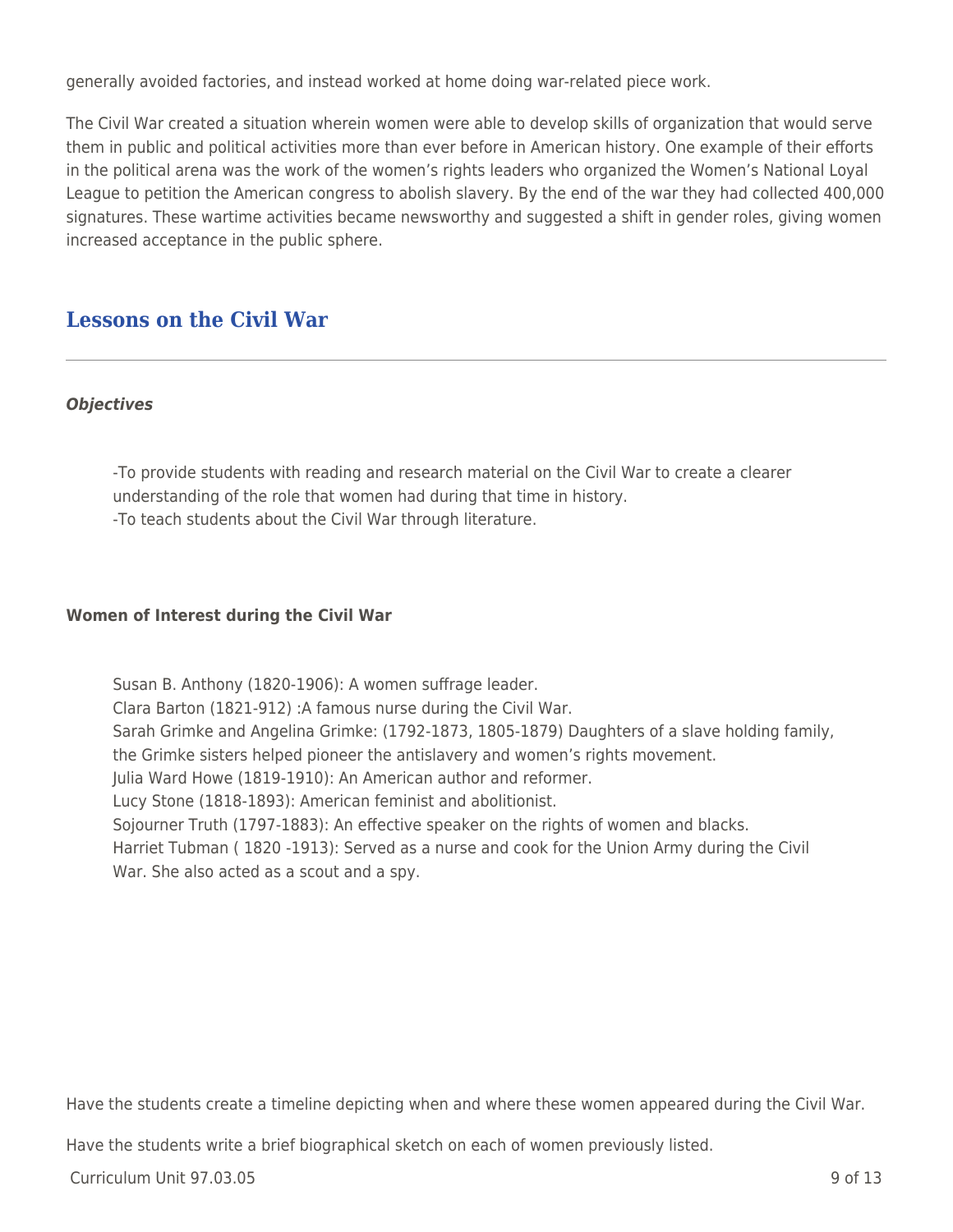#### **Historical Novels on the Civil War**

Denenberg, Barry. When Will this Cruel War be Over? The Civil War diary of Emma Simpson. Gordonsville,Virgina,1864 . The story depicts in diary form the life of a young girl living in Virginia during the Civil War.

Porter, Connie. Meet Addy. American Girl Collection. The series begins with Addy trying to escape slavery and ends with the struggle Addy endures in trying to unite here family after the Civil War ends.

#### **Related Questions and Evaluation of Novels**

What were some of the main differences in the lives of Emma and Addy? Where were each of the girls from? What were the life styles of the two girls? How were the lives of the two girls similar? What effect did the Civil War have on both of the girls? How did the war affect each of their families? What activities did the girls do? Do you think the two girls could have been friends if they had ever met? Would you recommend these books to a friend and why? Have the students answer the above questions and hold discussions on the books and time periods in which they occurred.

#### **Writing Prompt**

During the Civil War many people were treated unfairly. In our everyday lives we treat each other unfairly or unkindly without even thinking about it . Write about a time you were treated unfairly or unkindly and how it made you feel. What did you learn from this experience on how you should treat others?

#### **Additional Suggested Reading**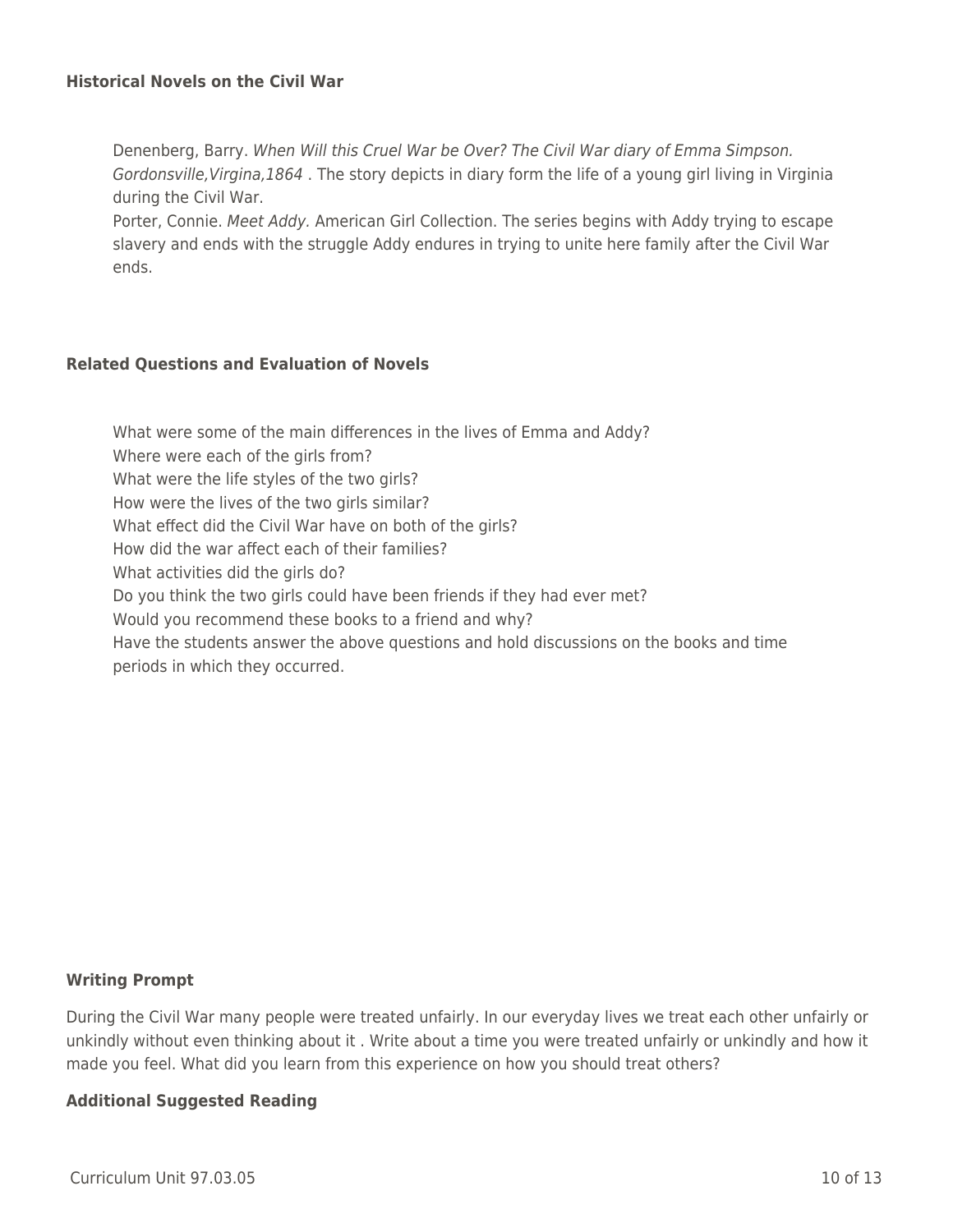Humerace, Belinda. A Girl Called Boy . The story of a contemporary girl who travels back into the time of slavery.

Humerace, Belinda. Tancy . The story takes place at the end of the Civil War, when a young girl searches for her mother who was sold into slavery when she was a baby.

Clapp. Patricia. The Tamarack Tree . A young girl originally from England gives an account of the Civil War from her experience at the forty-seven day siege of Vicksburg, Mississippi.

#### **Field Trip**

The New Haven Colony Historical Society

The Grove Street Cemetery

227 Grove Street

New Haven, CT. 10655

The Historical society offers tours of the Grove Street Cemetery which is the first chartered burial ground in the United States. At the cemetery students will be able to trace New Haven's historical history. Roger Sherman, Eli Whitney, Josiah Willard Gibbs, Lyman Beecher and Dr. Worthington Hooker are just a few of the famous gravesides students can view.

### **Culminating Unit Lesson**

This unit provides teachers with the opportunity to hold group discussions with the entire class or small groups to discuss the issues that confront girls in today's society,

as a culminating lesson. Teachers should provide students with information on topics such as drugs, divorce, death and other issues. The students should be encouraged to keep journals or diaries to express their feelings.

## **Student Bibliography**

Annotations of the following historical novels can be found in the text of this paper.

Brady, Ester Wood. Toliver's Secret. New York: Random House Inc.,1976.

Bulla, Clyde Robert. A Lion to Guard Us . Illus. Michele Chessare. New York: Harper and Row, 1989.

Clapp, Patricia. Constance: A Story of Early Plymouth . New York: Lothrop,1968.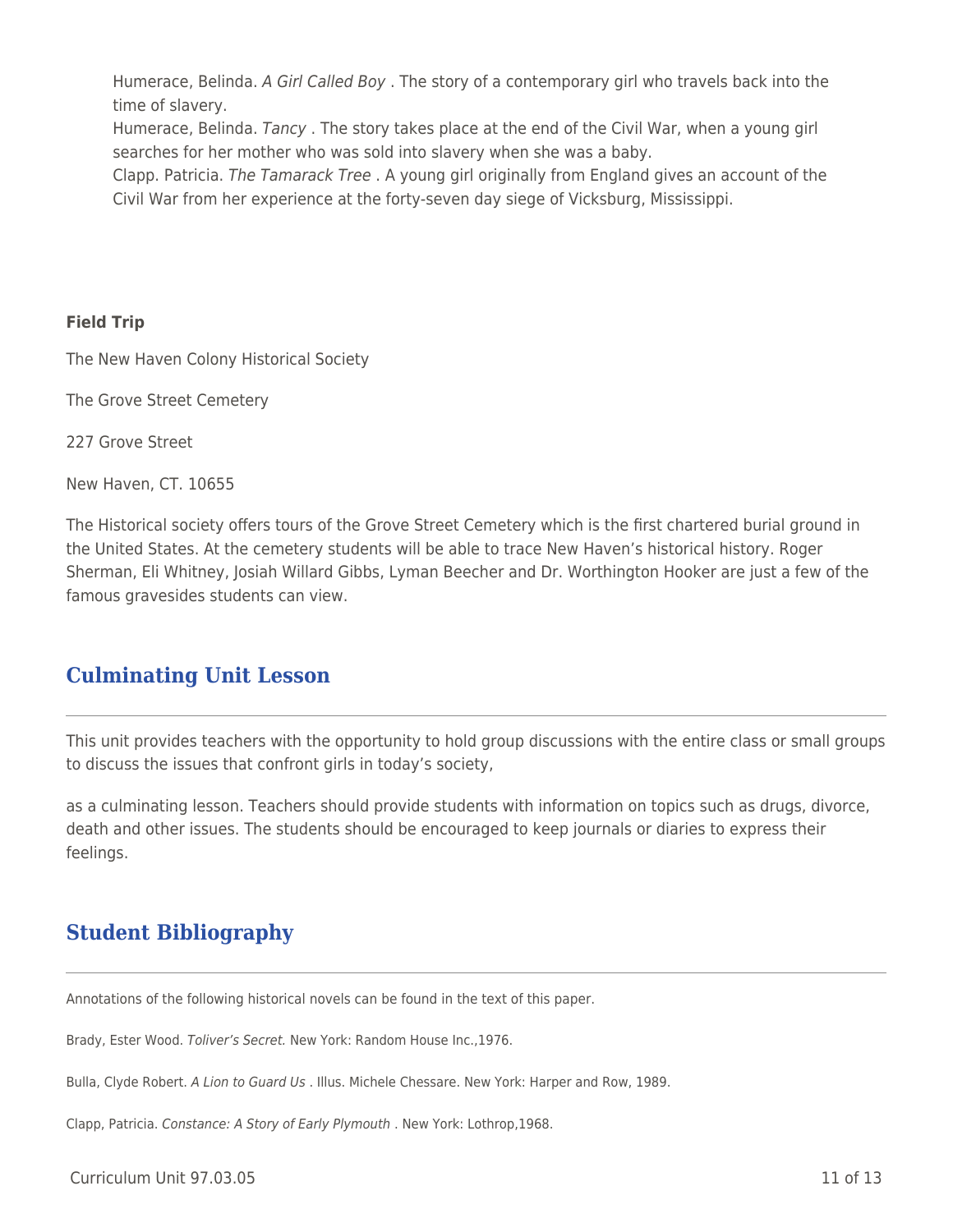Clapp, Patricia. The Tamarac Tree . New York, NY.: Lothrop, Lee and Shepard Books, 1986.

Collier, James Collier, and Collier, Christopher. War Comes to Willy Freeman . New York: Delacorte Press,1983.

Dalgliesh, Alice. The Courage of Sarah Noble. Illus. Leonard Weisgard. New York: Charles Scribner's Sons, 1954.

Denenberg, Barry. When Will this Cruel War be Over? : The Civil War Diary of

Emma Simpson, Gordonsville, Virginia,1864. (Dear America ; 1) New York, NY.: Scholastic, Inc.,1996.

Deuy, Kathleen. Mary Alice Peale, Philadelphia,1777. (American Diaries; #1) New York, NY.: Simon and Shuster,1996.

Duey, Kathleen. Sarah Anne Hartford, Massachusetts,1961 . (American Diaries; #4) New York, NY.: Simon and Shuster,1996.

Fritz, Jean. The Cabin Faced West . Illus. Feodor Rojankovsky. New York: Coward-McCann, Inc., 1958.

Gregory, Kristine. The Winter of the Red Snow: The Revolutionary War Diary of Abigail Jane Stewart, Valley Forge, Pennsylvania,1777 to July 1778. (Dear America ; 2) New York, NY.: Scholastic Inc.,1996.

Tripp, Valerie. Happy Birthday, Felicity: A Springtime Story. (American Girls Collection) Illus. Dan Anderson. New York, NY.: Scholastic Inc., 1991.

Porter, Connie. Meet Addy: An American Girl (American Girls Collection) Illus. Melodye Rosales. New York, NY.: Scholastic Inc., 1994.

Hurmence, Belinda. Tancy . New York, NY.: Clarion Books, 1984.

Hurmence, Belinda. A Girl Called Boy. New York, NY.: Carion Books, 1982.

O'Dell, Scott. Sarah Bishop . Boston: Houghton Mifflin Company, 1980.

DeClue, Denise. Women Shaping History. Milwaukee, Wisconsin: Raintree publishers Limited,1979.

This juvenile literature offers biographies of women who were prominent in the women's movements from colonial times to present.

Egger-Bovet, Howard and Smith-Baranzini, Marlene. Brown Paper School. USKids History: Book of the American Revolution. Illus. Bill Sanchez. Boston: Little, Brown and Company,1994.

Discusses the events leading up to the Revolutionary War and life in the colonies during that time.

Egger-Bovet, Howard and Smith-Baranzini, Marlene. Brown Paper School. USKids History: Book of the American Colonies. Illus. D.J. Simison. Boston: Little, Brown and Company,1996.

Discusses the growth of the American colonies.

Hakim, Joy. A History of Us. From Colonies to Country. Book Three . New York, NY.: Oxford University Press, 1993.

An excellent series containing 10 volumes. Volume three contains information about a variety of Americans during the colonial period to the revolution.

Warner, John F. Colonial American Home Life. New York: Franklin Watts, 1993.